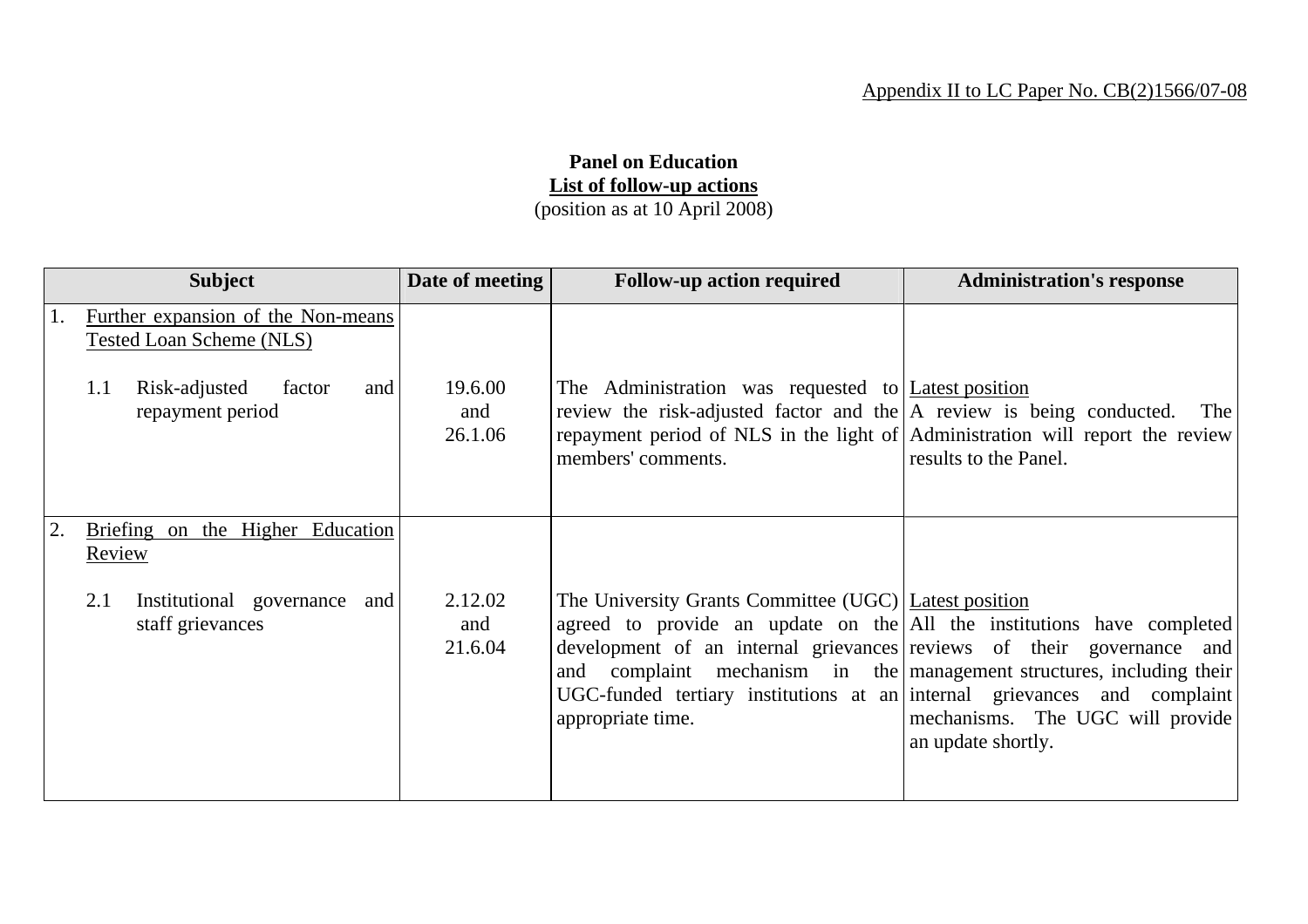|    | <b>Subject</b>                                                                                                                     | Date of meeting            | <b>Follow-up action required</b>                                                                                                                                                                                                                                                                                                      | <b>Administration's response</b> |
|----|------------------------------------------------------------------------------------------------------------------------------------|----------------------------|---------------------------------------------------------------------------------------------------------------------------------------------------------------------------------------------------------------------------------------------------------------------------------------------------------------------------------------|----------------------------------|
| 3. | <b>Briefing</b><br>for<br>by<br>Secretary<br>the<br>Education and Manpower on the<br>Chief Executive's Policy Address<br>2005-2006 |                            |                                                                                                                                                                                                                                                                                                                                       |                                  |
|    | 3.1 Provision of post-secondary<br>education opportunities to meet<br>the forecast manpower needs                                  | 20.10.05                   | The Administration was requested to Response awaited.<br>provide an information note on provision<br>of post-secondary education opportunities<br>to meet the forecast manpower needs.                                                                                                                                                |                                  |
| 4. | The Language Fund                                                                                                                  |                            |                                                                                                                                                                                                                                                                                                                                       |                                  |
|    | in<br>4.1 Teaching<br>English<br>of<br>kindergartens                                                                               | 12.12.05<br>and<br>11.6.07 | The Administration was requested to <b>Latest position</b><br>provide the report of the pilot scheme on Report of the pilot scheme will be<br>provision of support to kindergartens in available in 2008.<br>providing quality English exposure to<br>pre-primary students.                                                           |                                  |
|    | 4.2 Teaching of Chinese Language<br>in Putonghua                                                                                   | 12.12.05                   | The Administration was requested to <b>Latest position</b><br>provide the report on the study conducted Data analysis of the study is in<br>by the Standing Committee on Language progress. The study report will be<br>Education and Research on the use of available in 2008.<br>Putonghua to teach Chinese Language in<br>schools. |                                  |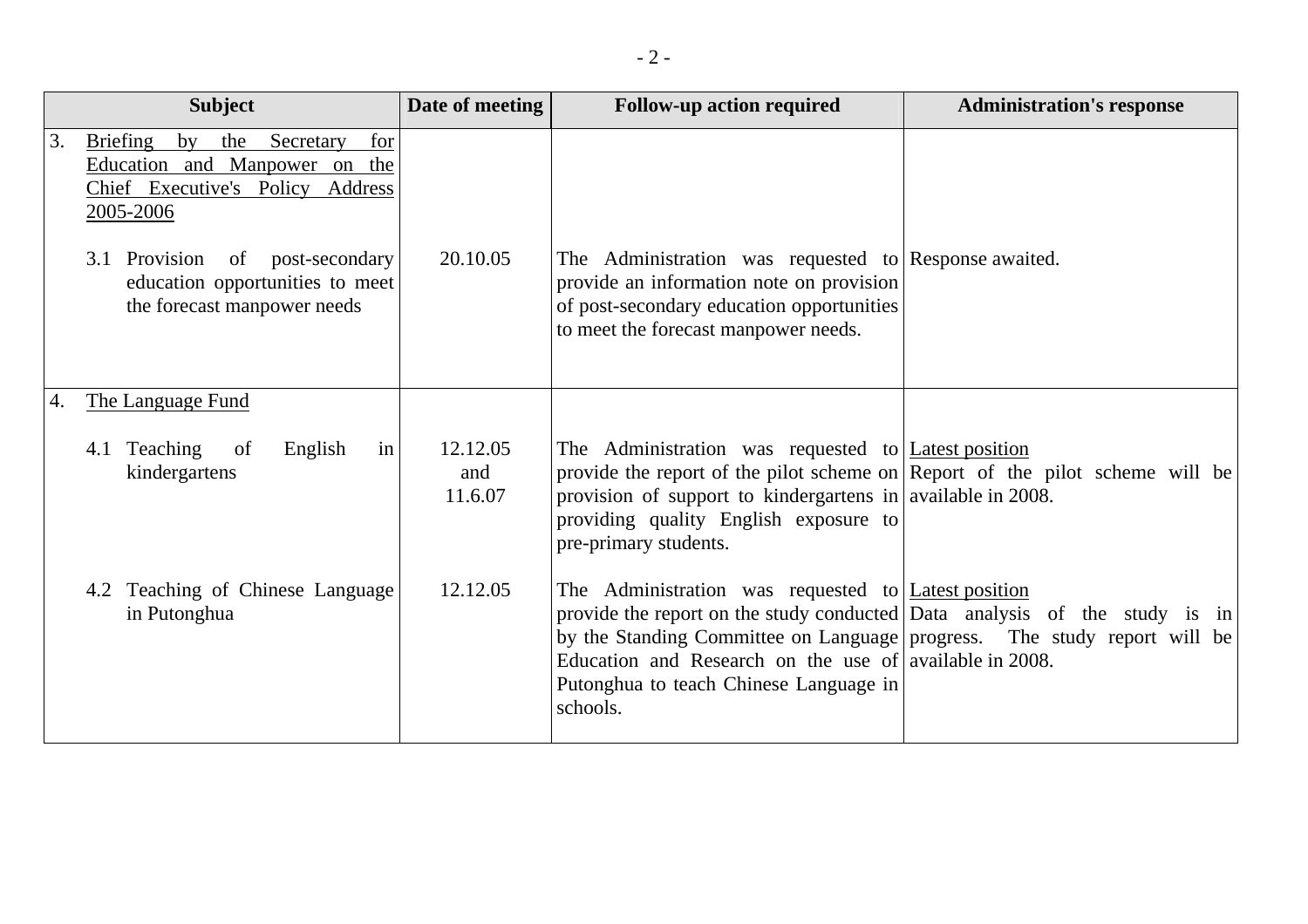|    | <b>Subject</b>                                                                       | Date of meeting | <b>Follow-up action required</b>                                                                                                                                                                                        | <b>Administration's response</b> |
|----|--------------------------------------------------------------------------------------|-----------------|-------------------------------------------------------------------------------------------------------------------------------------------------------------------------------------------------------------------------|----------------------------------|
| 5. | Articulation<br>and<br>employment<br>for<br>sub-degree<br>opportunities<br>graduates |                 |                                                                                                                                                                                                                         |                                  |
|    | 5.1 Supply of and demand for<br>sub-degree places and resources<br>allocation        | 11.12.06        | The Administration was requested to Response awaited.<br>provide updated information concerning<br>the supply of and demand for sub-degree<br>places and the resources allocated for the<br>sector.                     |                                  |
|    | 5.2 Participation rate of university<br>education in overseas places                 | 11.12.06        | The Administration was requested to Response awaited.<br>provide the percentage of secondary<br>school graduates who had access to<br>university education in overseas places<br>such as South Korea and Taiwan.        |                                  |
|    | 5.3 Sub-degree qualifications<br>of<br>civil service recruits in 2005.               | 11.12.06        | The Administration was requested to Response awaited.<br>provide a breakdown of the sub-degree<br>qualifications held by the 1 206 new<br>recruits in 2005 by the name of the<br>awarding institutions.                 |                                  |
|    | Undergraduate<br>5.4<br>programme<br>places for sub-degree holders                   | 9.7.07          | The Administration was requested to Response awaited.<br>work out the estimated cost for the<br>provision of articulation places in the<br>UGC-funded institutions that would meet<br>the demand of sub-degree holders. |                                  |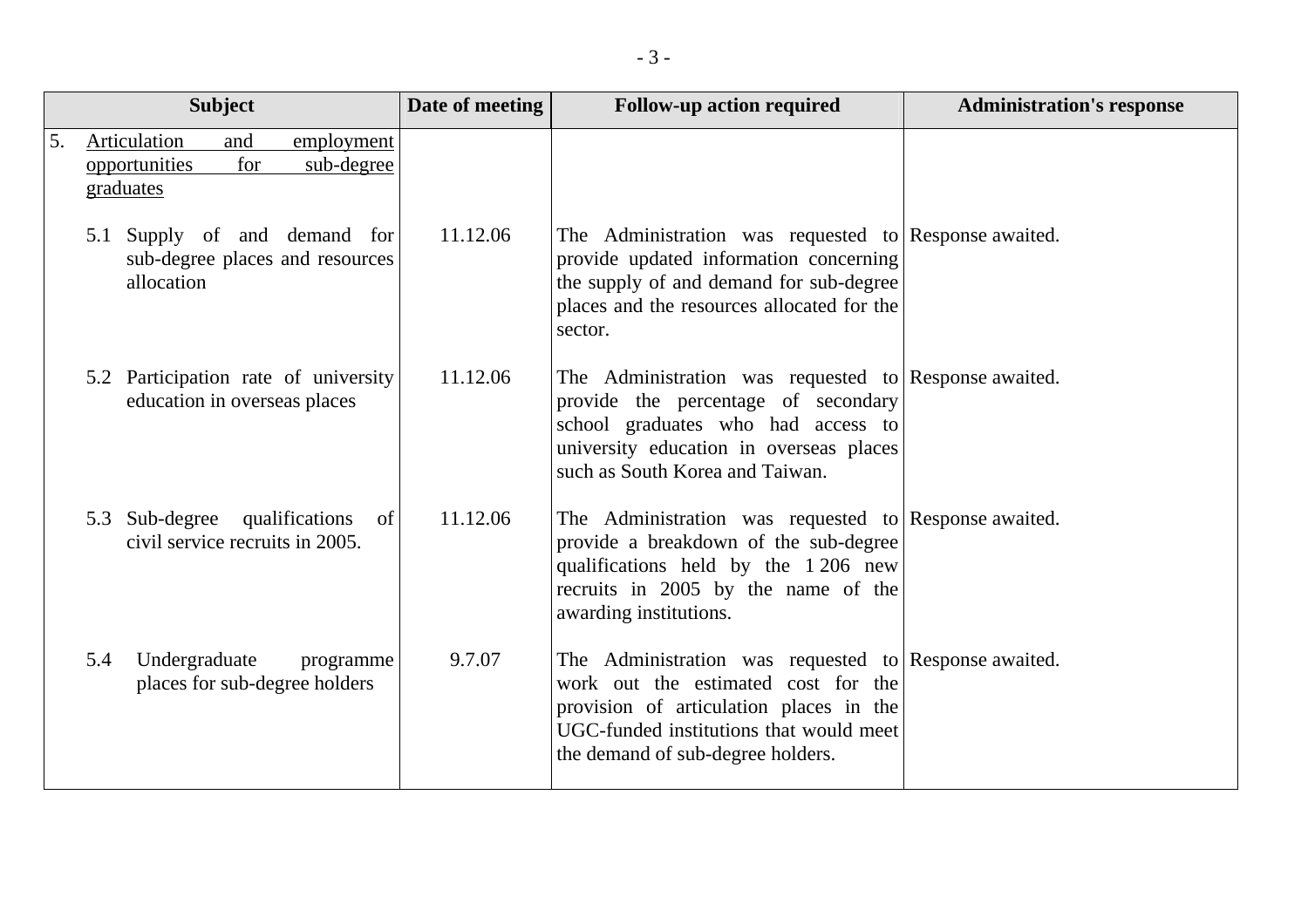|    | <b>Subject</b>                                                                                                                                              | Date of meeting           | <b>Follow-up action required</b>                                                                                                                                                                                                                                                                                                                                                        | <b>Administration's response</b> |
|----|-------------------------------------------------------------------------------------------------------------------------------------------------------------|---------------------------|-----------------------------------------------------------------------------------------------------------------------------------------------------------------------------------------------------------------------------------------------------------------------------------------------------------------------------------------------------------------------------------------|----------------------------------|
| 6. | Academic freedom and institutional<br>autonomy                                                                                                              |                           |                                                                                                                                                                                                                                                                                                                                                                                         |                                  |
|    | Views on academic freedom<br>6.1                                                                                                                            | 11.10.07                  | The Administration was requested to Response awaited.<br>explain its stance and views on academic<br>freedom.                                                                                                                                                                                                                                                                           |                                  |
|    | Research report on academic<br>6.2<br>freedom<br>and<br>autonomy of higher education<br>in the United Kingdom, New<br>Zealand and Hong Kong (the<br>Report) | 12.11.07<br>institutional | The Administration and UGC were Response awaited.<br>requested to provide separate written<br>responses to the Report.                                                                                                                                                                                                                                                                  |                                  |
| 7. | small<br>Implementation<br>of<br>teaching (SCT)                                                                                                             | class                     |                                                                                                                                                                                                                                                                                                                                                                                         |                                  |
|    | 7.1<br>Provision<br>of<br>resources                                                                                                                         | additional<br>29.2.08     | The Administration was requested to -<br>(a) set a transition period after which<br>additional resources should no longer<br>be provided for schools maintaining<br>30 students per class;<br>(b) explain the arrangements after the<br>transition period; and;<br>additional<br>(c) advise the<br>amount of<br>required<br>for<br>the<br>resources<br>implementation of SCT in the 323 | Response awaited.                |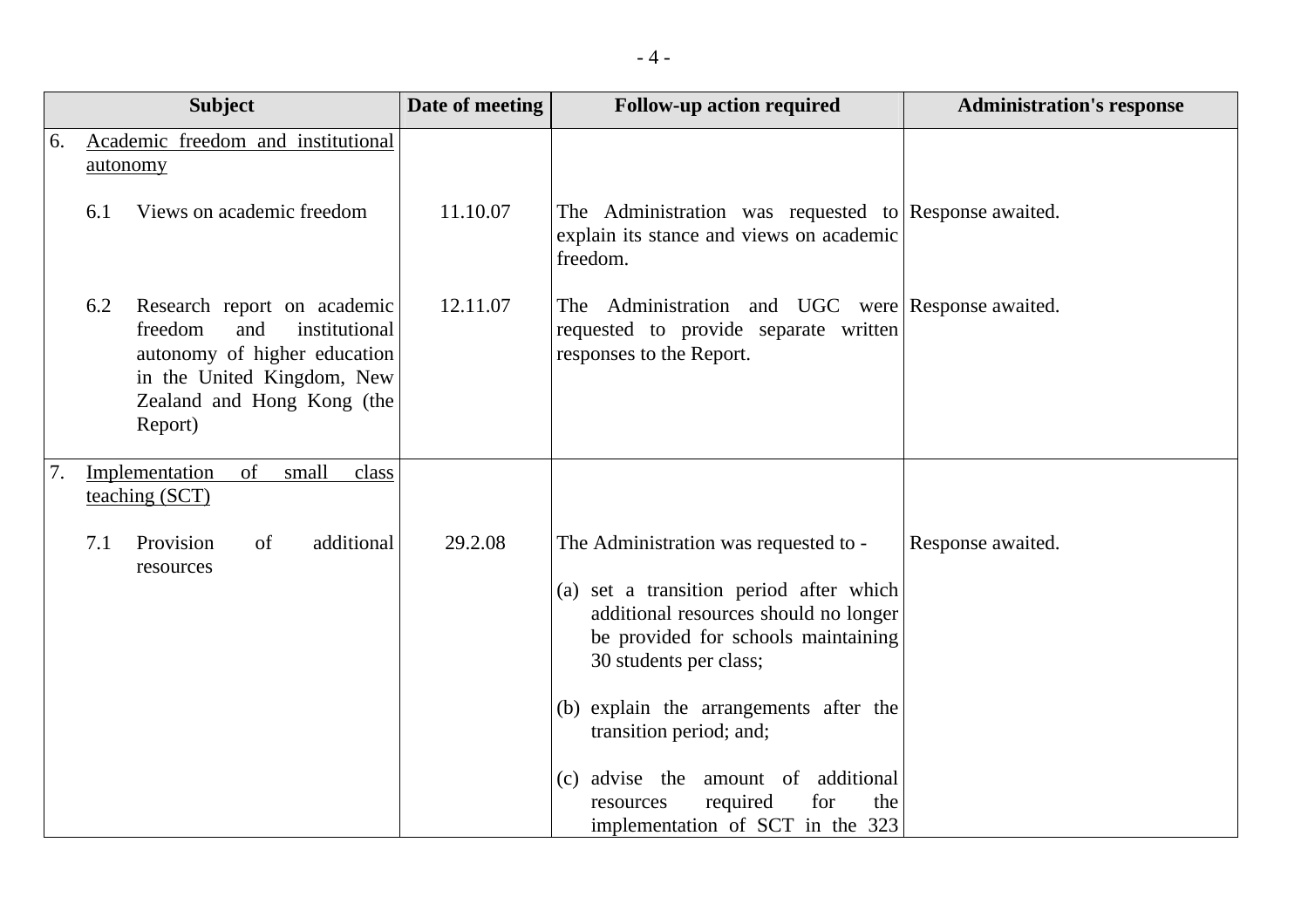| <b>Subject</b>                                                              | Date of meeting | <b>Follow-up action required</b>                                                                                                                                                                                                                                                                                                                                                                                                                                            | <b>Administration's response</b> |
|-----------------------------------------------------------------------------|-----------------|-----------------------------------------------------------------------------------------------------------------------------------------------------------------------------------------------------------------------------------------------------------------------------------------------------------------------------------------------------------------------------------------------------------------------------------------------------------------------------|----------------------------------|
|                                                                             |                 | schools (70% of the public sector<br>primary schools participating in the<br>current cycle of POA) which had<br>opted to operate small classes in the<br>2009-2010 school year, as compared<br>with the resources required in the<br>2008-2009 school year when SCT<br>was not implemented in these<br>schools.                                                                                                                                                             |                                  |
| Education<br>for<br>ethnic<br>minority<br>8.<br>students                    |                 |                                                                                                                                                                                                                                                                                                                                                                                                                                                                             |                                  |
| 8.1<br>Tracking<br>for<br>surveys<br>non-Chinese speaking (NCS)<br>students | 29.2.08         | The Administration was requested to -<br>(a) provide periodic update on the<br>progress on the development of the<br>Chinese Language curriculum and<br>the provision of teaching and learning<br>resources including textbooks for the<br>education of NCS students in<br>schools;<br>(b) track and advise the number of NCS<br>students at different key stages of<br>education including P6, S1, S5,<br>S6/S7 and university; and<br>(c) advise the number of Government | Response awaited.                |